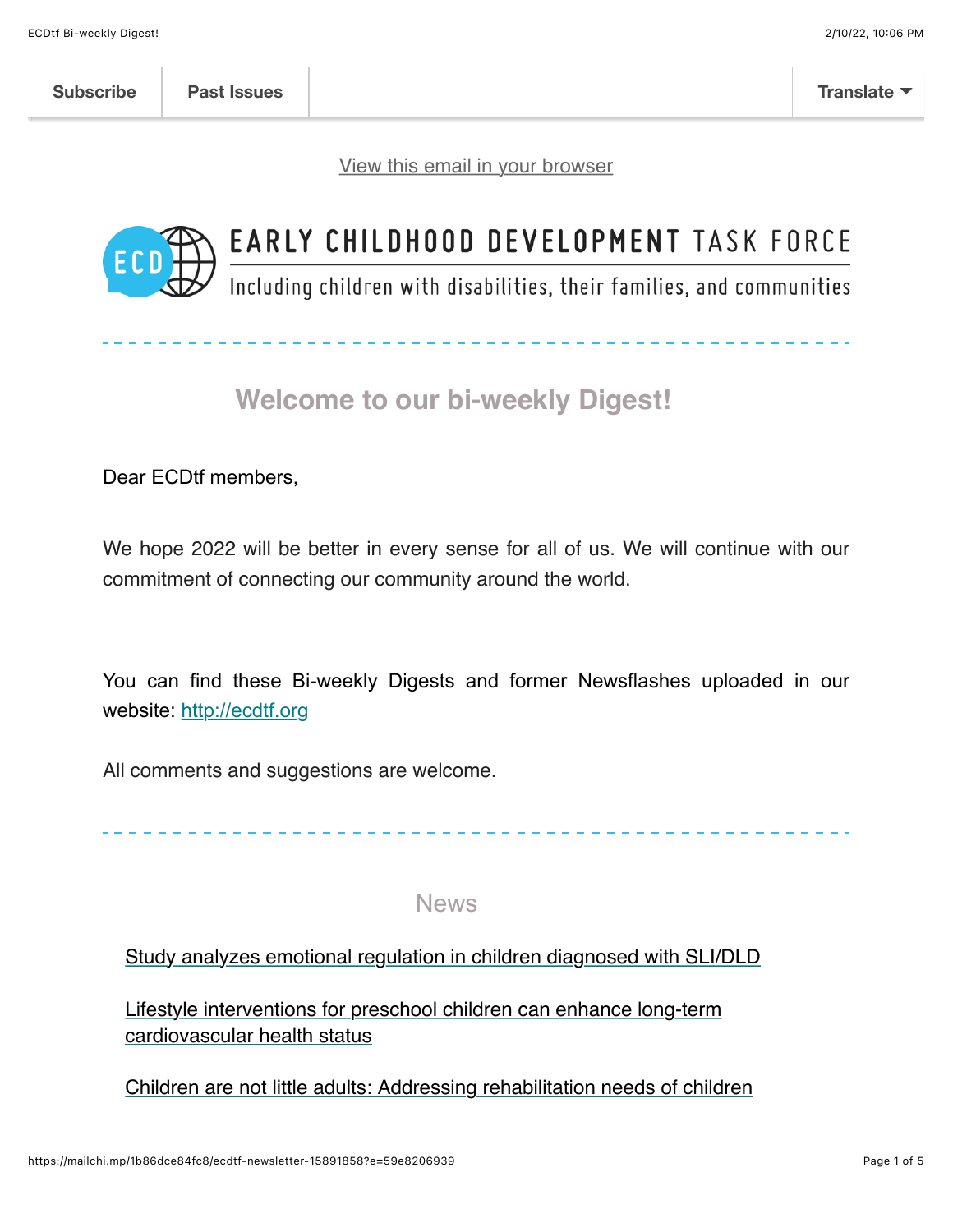Events

**Webinar:** [Roadmap to Resilience: Supporting Children Experiencing Stress](https://childhub.org/en/child-protection-webinars/roadmap-resilience-supporting-children-experiencing-stress-and-trauma) and Trauma 15 Feb 2022; 4 - 5 pm in CET

**GDS Side Event**[: Inclusive Education Case Studies and the INEE Minimum](https://rescue.zoom.us/webinar/register/WN_EjmJ3qEPQVCQoJpU0sMzKA?utm_source=INEE+email+lists&utm_campaign=af777ea56a-EMAIL_CAMPAIGN_2019_10_08_10_35_COPY_01&utm_medium=email&utm_term=0_710662b6ab-af777ea56a-25783713) **Standards** Feb 16, 2022 04:00 PM

**GDS Side Event:** [Every Learner Matters: Sharing Experiences from the World](https://worldbankgroup.zoom.us/meeting/register/tJEscO2pqT0vGdGcjSFvimd0NHe_d3ydFKz1) Bank's programs on Disability-Inclusive Education Feb 17, 2022 06:30 AM

**Online event:** [El juego en la niñez en Colombia – Educación, familia y](https://us02web.zoom.us/webinar/register/WN_On_l2eUCR-OxhudjwvkhXg) espacios públicos Feb 17, 2022 08:00 AM

**Conference:** [Children, Migration, and Mental Health Virtual Conference 2022](https://event.newschool.edu/childrenmigrationmentalhealth) March 11, 2022

**Conference:** [15th International Conference & Exhibition on ICT for Education,](https://www.elearning-africa.com/conference2022/) Training & Skills Development. eLearning Africa May 11→13, 2022

 **Some interesting articles and report** 

**Report:** [Final findings from the DataCare project make a clear case for monitoring](https://www.eurochild.org/news/new-research-from-eurochild-and-unicef-makes-a-clear-case-for-monitoring-progress-in-deinstitutionalisation-for-children-in-alternative-care/) progress in deinstitutionalisation

**Report:** [Trauma-informed care: Understanding the use of trauma-informed](https://www.eif.org.uk/report/trauma-informed-care-understanding-the-use-of-trauma-informed-approaches-within-childrens-social-care) approaches within children's social care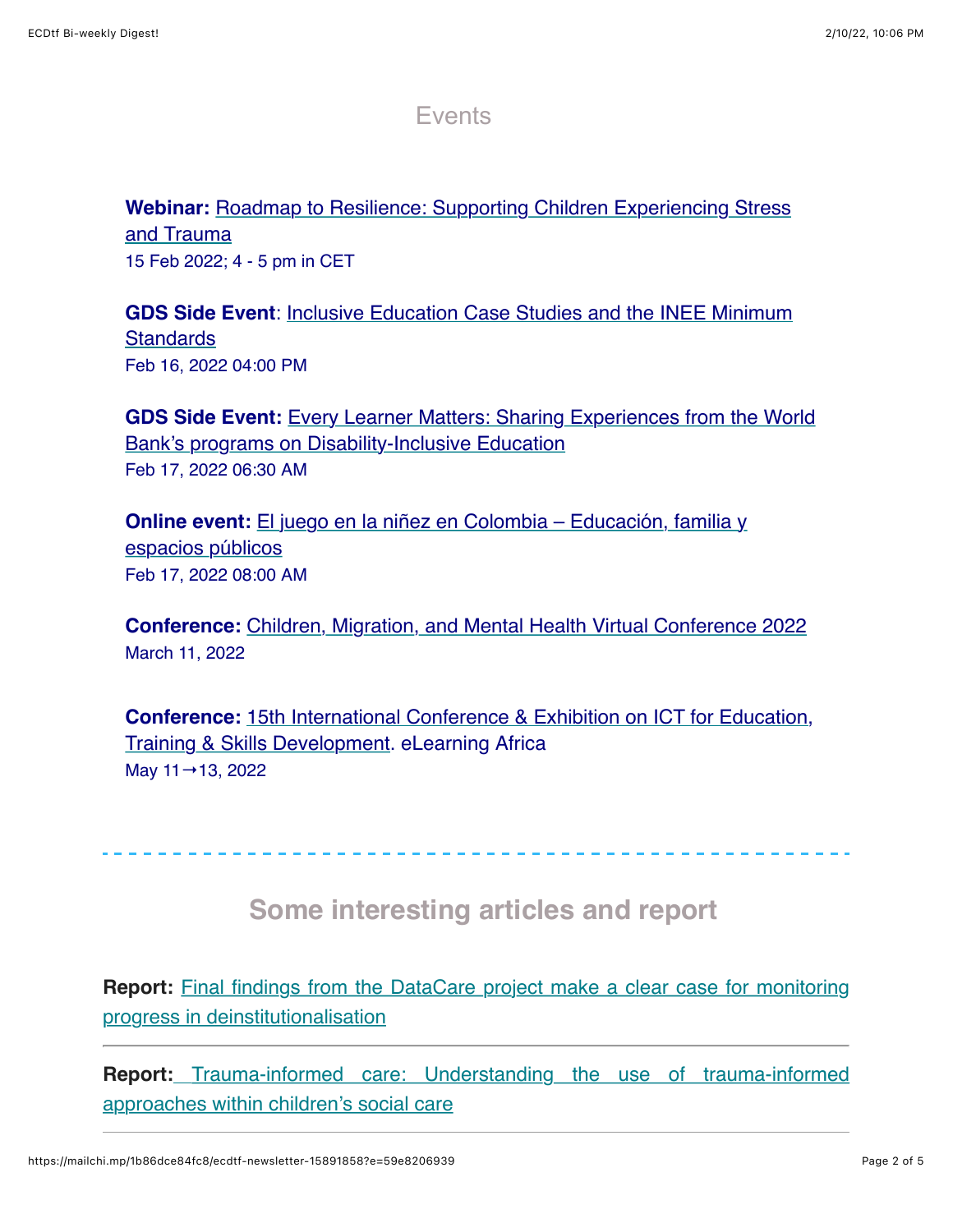**Report:** [The Unprotected: Annual Report on Child Protection Funding in](https://alliancecpha.org/en/child-protection-online-library/report-unprotected-annual-spotlight-child-protection-funding) Humanitarian Action

Article: Policies and interventions to remove gender-related barriers to girls' school [participation and learning in low- and middle-income countries: A systematic review](https://onlinelibrary.wiley.com/doi/full/10.1002/cl2.1207) of the evidence

# **RESOURCES**

**Article**: [What We Know about Our Children After 2021](https://www.childinthecity.org/2022/01/12/what-we-know-about-our-children-after-2021/?fbclid=IwAR0CvB74LO1qH9zQCl9eQfRvUnEWg8Z0kjwMLP3woTfKQgEWIKHFUcQ6g1Y)

**Article**: [Evidence demonstrates fathers' influence during pregnancy](https://childandfamilyblog.com/expectant-fathers-child-development-prenatally/)

**Article:** [What 2021 Looked Like for a Child Protection Organization in Romania](https://childhub.org/en/child-protection-news/what-2021-looked-child-protection-organization-romania)

**Article:** [Setting Up a Disability-Inclusive Curriculum](https://www.edutopia.org/article/setting-disability-inclusive-curriculum)

**Opinion:** Young People Facing Challenges Need Schools & Services to Work Together to Support and Nurture Them as They Build Their Futures

Article[: Alternative Care Should be in Families or Small Scale Community-based](https://childhub.org/en/child-protection-news/alternative-care-should-be-families-or-small-scale-community-based-care) **Care** 

**Article**: [Adverse Childhood Experiences, Exercise, and the Brain](https://www.psychologytoday.com/us/blog/hidden-wounds/202201/adverse-childhood-experiences-exercise-and-the-brain?fbclid=IwAR0A86N9mZb-hxA1KYKWxdPbwKZlVrJVujOyrTg4n34WrmMq2XxlD7xhn-k)

**Article**: [Primary caregiver fathers and mothers are equally competent](https://childandfamilyblog.com/primary-caregiver-fathers-and-mothers-are-equally-competent/)

Article: **[Parenting is different in different cultures](https://childandfamilyblog.com/cultural-parenting-child-development/)** 

**Article:** [Getting Baby-Ready as a Mum with a Physical Disability](https://www.disabilitymaternitycare.com/getting-baby-ready-as-a-mum-with-a-physical-disability/)

**Article**: [Self-Paced Learning in the Early Elementary Grades](https://www.edutopia.org/article/self-paced-learning-early-elementary-grades?utm_content=linkpos10&utm_medium=email&utm_campaign=weekly-2022-02-02-A&utm_source=edu-newsletter)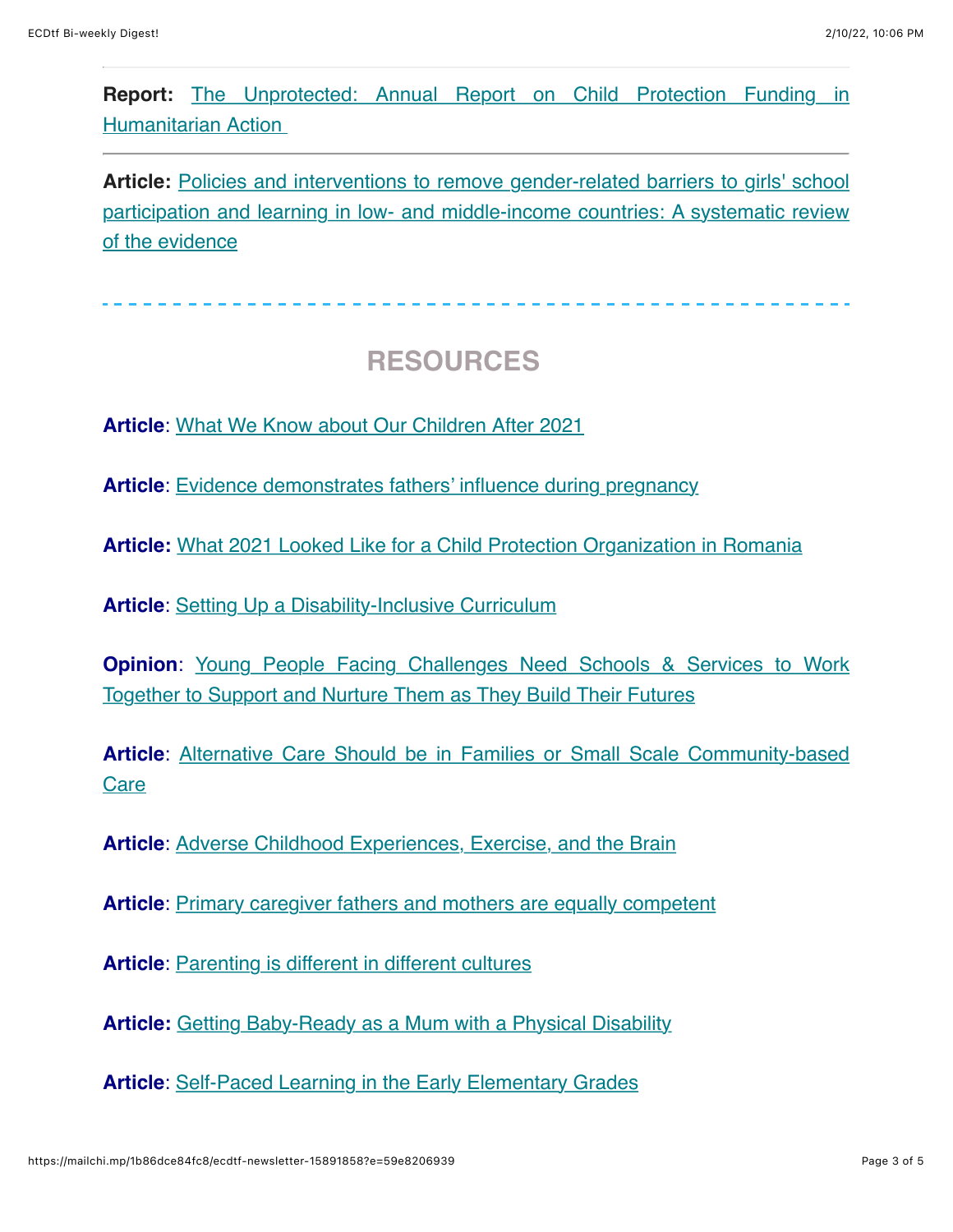### **Report:** [NATIONAL SDG 4 BENCHMARKS: FULFILLING OUR NEGLECTED](https://en.unesco.org/gem-report/node/3617) **COMMITMENT**

**Tip sheet:** [Infants and Toddlers: Early Language Development and School](https://www.inclusivechildcare.org/sites/default/files/courses/swf/Infants%20and%20Toddlers-Early%20Language%20Development%20and%20School%20Readiness.pdf) **Readiness** 

**Tip sheet:** [Bebés y Niños Pequeños: Desarrollo Temprano del Lenguaje y](https://www.inclusivechildcare.org/sites/default/files/courses/swf/Beb%C3%A9s%20y%20Ni%C3%B1os%20Peque%C3%B1os-Desarrollo%20Temprano%20del%20Lenguaje%20y%20Preparaci%C3%B3n%20Escolar%20%28Infants%20and%20Toddlers-Early%20Language%20Development%20and%20School%20Readiness%29.pdf) Preparación Escolar

**Resource:** [Prioritizing Learning During COVID-19: The Most Effective Ways to Keep](https://thedocs.worldbank.org/en/doc/5f911bdf7c5c8abf060467865acf1abd-0200022022/original/Prioritizing-Learning-GEEAP-Report-Final-01-24-2022.pdf) Children Learning During and Post-Pandemic

**Resource:** [The latest research evidence from Cerebral Palsy Research Institute](https://cerebralpalsy.org.au/our-research/about-cerebral-palsy/cerebral-palsy-treatment-guides/?utm_medium=email&utm_campaign=Web%20Subscribers%20client%20engagement%20eDM%20Jan%202022&utm_content=Web%20Subscribers%20client%20engagement%20eDM%20Jan%202022+CID_e2e0ce9be2458ddabe51fb1bb8d611b2&utm_source=Email%20marketing%20system)

**Resource**: [ABILITY Magazine](https://abilitymagazine.com/)

**Resource**: [Children's Dental Health](https://www.cdc.gov/oralhealth/publications/features/childrens-dental-health.html)

**Resource**: [Healthy Habits for Happy Smiles](https://eclkc.ohs.acf.hhs.gov/browse/series/healthy-habits-happy-smiles?utm_medium=email&utm_campaign=Healthy%20Habits%20for%20Happy%20Smiles%20Handouts&utm_content=Healthy%20Habits%20for%20Happy%20Smiles%20Handouts%20CID_5005fdc7488a2c07344b7bf7a01b6ca4&utm_source=CM%20Eblast&utm_term=httpseclkcohsacfhhsgovoral-healtharticlehealthy-habits-happy-smiles&cid=5005fdc7488a2c07344b7bf7a01b6ca4)

**Resource**: [ISSOP E-BULLETIN JANUARY 2022, NO.55](https://www.issop.org/cmdownloads/issop-e-bulletin-january-2022-no-55/)

**Podcast**: [#42 Maria Adelaida Lopez, Executive Director, aeioTU: Advocating for](https://podcasts.apple.com/us/podcast/42-maria-adelaida-lopez-executive-director-aeiotu-advocating/id1518322612?i=1000550010039&mkt_tok=MzQ0LUFFWi04OTEAAAGCY19RC5qCq5T1eV4qfR1KCl4QaBZZ3BFPtmCDTH_LlnZr4ayMCrT0ZB5uwh0_UqSDWJAqm4duWX5dAe4qrio71wY7mCeKP8Q9Ya0e-sGTY33yE_M7K6Hs6Vc) early childhood education

------------------------

# **Call to Action**

**Survey: [Youth with Disabilities Survey to inform the Youth Charter](https://www.surveymonkey.com/r/HPX7WNW)** 

*Copyright © \*2019\* \*ECDtf\*, All rights reserved.*